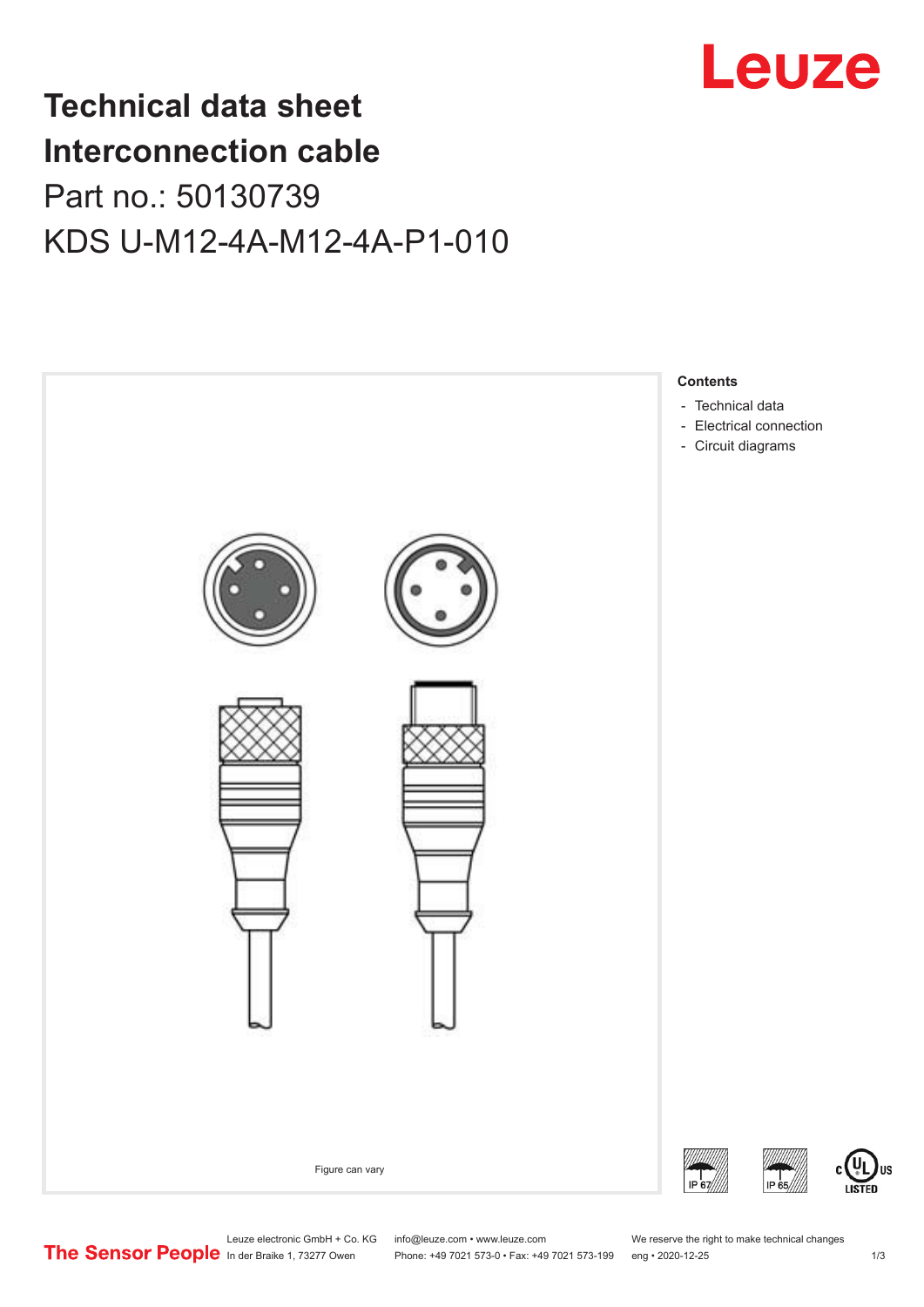### <span id="page-1-0"></span>**Technical data**

#### **Connection**

| <b>Connection 1</b>               |                                                                                                                                                                                                                                |
|-----------------------------------|--------------------------------------------------------------------------------------------------------------------------------------------------------------------------------------------------------------------------------|
| <b>Type of connection</b>         | Connector                                                                                                                                                                                                                      |
| <b>Thread size</b>                | M12                                                                                                                                                                                                                            |
| <b>Type</b>                       | Female                                                                                                                                                                                                                         |
| No. of pins                       | 4-pin                                                                                                                                                                                                                          |
| <b>Encoding</b>                   | A-coded                                                                                                                                                                                                                        |
| Version                           | Axial                                                                                                                                                                                                                          |
|                                   |                                                                                                                                                                                                                                |
| <b>Connection 2</b>               |                                                                                                                                                                                                                                |
| <b>Type of connection</b>         | Connector                                                                                                                                                                                                                      |
| <b>Thread size</b>                | M12                                                                                                                                                                                                                            |
| <b>Type</b>                       | Male                                                                                                                                                                                                                           |
| No. of pins                       | 4-pin                                                                                                                                                                                                                          |
| Encoding                          | A-coded                                                                                                                                                                                                                        |
| Version                           | Axial                                                                                                                                                                                                                          |
|                                   |                                                                                                                                                                                                                                |
| <b>Cable properties</b>           |                                                                                                                                                                                                                                |
| <b>Number of conductors</b>       | 4 Piece(s)                                                                                                                                                                                                                     |
| Wire cross section                | $0.34 \, \text{mm}^2$                                                                                                                                                                                                          |
| <b>AWG</b>                        | 22                                                                                                                                                                                                                             |
| Sheathing color                   | <b>Black</b>                                                                                                                                                                                                                   |
| <b>Shielded</b>                   | No                                                                                                                                                                                                                             |
| Silicone-free                     | Yes                                                                                                                                                                                                                            |
| Cable design                      | Interconnection cable                                                                                                                                                                                                          |
| Cable diameter (external)         | 4.7 mm                                                                                                                                                                                                                         |
| Cable length                      | 1,000 mm                                                                                                                                                                                                                       |
| <b>Sheathing material</b>         | <b>PUR</b>                                                                                                                                                                                                                     |
| Wire insulation                   | PP                                                                                                                                                                                                                             |
| <b>Traverse rate</b>              | Max. 3.3 m/s with horiz. traverse path of<br>5m and and max, acceleration of 5m/s <sup>2</sup>                                                                                                                                 |
| Suitability for drag chains       | Yes                                                                                                                                                                                                                            |
| Properties of the outer sheathing | Free of CFC, cadmium, silicone, halogen<br>and lead, matt, low-adhesion, abrasion-<br>resistant, easily machine-processable                                                                                                    |
| Resistance of the outer sheathing | Hydrolysis and microbe resistant, good<br>oil, gasoline and chemical resistance in<br>accordance with VDE 0472 part 803 test<br>B, flame retardant in accordance with UL<br>1581 VW1 / CSA FT1 / IEC 60332-1,<br>IEC 60332-2-2 |
| <b>Torsion suitability</b>        | ±180° / m (max. 2 mio. cycles with 35<br>cycles / min)                                                                                                                                                                         |

### **Mechanical data**

| <b>Width across flats</b>                                       | $13 \text{ mm}$          |
|-----------------------------------------------------------------|--------------------------|
| Net weight                                                      | 60 a                     |
| <b>Bending cycles</b>                                           | 5,000,000 Piece(s)       |
| Bending radius, flexible laying, min.                           | Min. 10 x cable diameter |
| Bending radius, stationary laying, min. Min. 5 x cable diameter |                          |

**Leuze** 

#### **Environmental data**

| Ambient temperature, operation,<br>flexible use   | $-2580 °C$ |
|---------------------------------------------------|------------|
| Ambient temperature, operation,<br>stationary use | $-4080 °C$ |

#### **Certifications**

| Degree of protection  | IP 65   |
|-----------------------|---------|
|                       | IP 67   |
| <b>Certifications</b> | c UL US |

#### **Classification**

| <b>Customs tariff number</b> | 85444290 |
|------------------------------|----------|
| eCl@ss 5.1.4                 | 27279201 |
| $eC/\omega$ ss 8.0           | 27279218 |
| eCl@ss 9.0                   | 27060311 |
| eCl@ss 10.0                  | 27060311 |
| eCl@ss 11.0                  | 27060311 |
| <b>ETIM 5.0</b>              | EC001855 |
| <b>ETIM 6.0</b>              | EC001855 |
| <b>ETIM 7.0</b>              | EC001855 |

### **Electrical connection**

### **Connection 1**

| Type of connection | Connector       |
|--------------------|-----------------|
| <b>Thread size</b> | M <sub>12</sub> |
| Type               | Female          |
| No. of pins        | $4 - pin$       |
| Encoding           | A-coded         |
| Version            | Axial           |